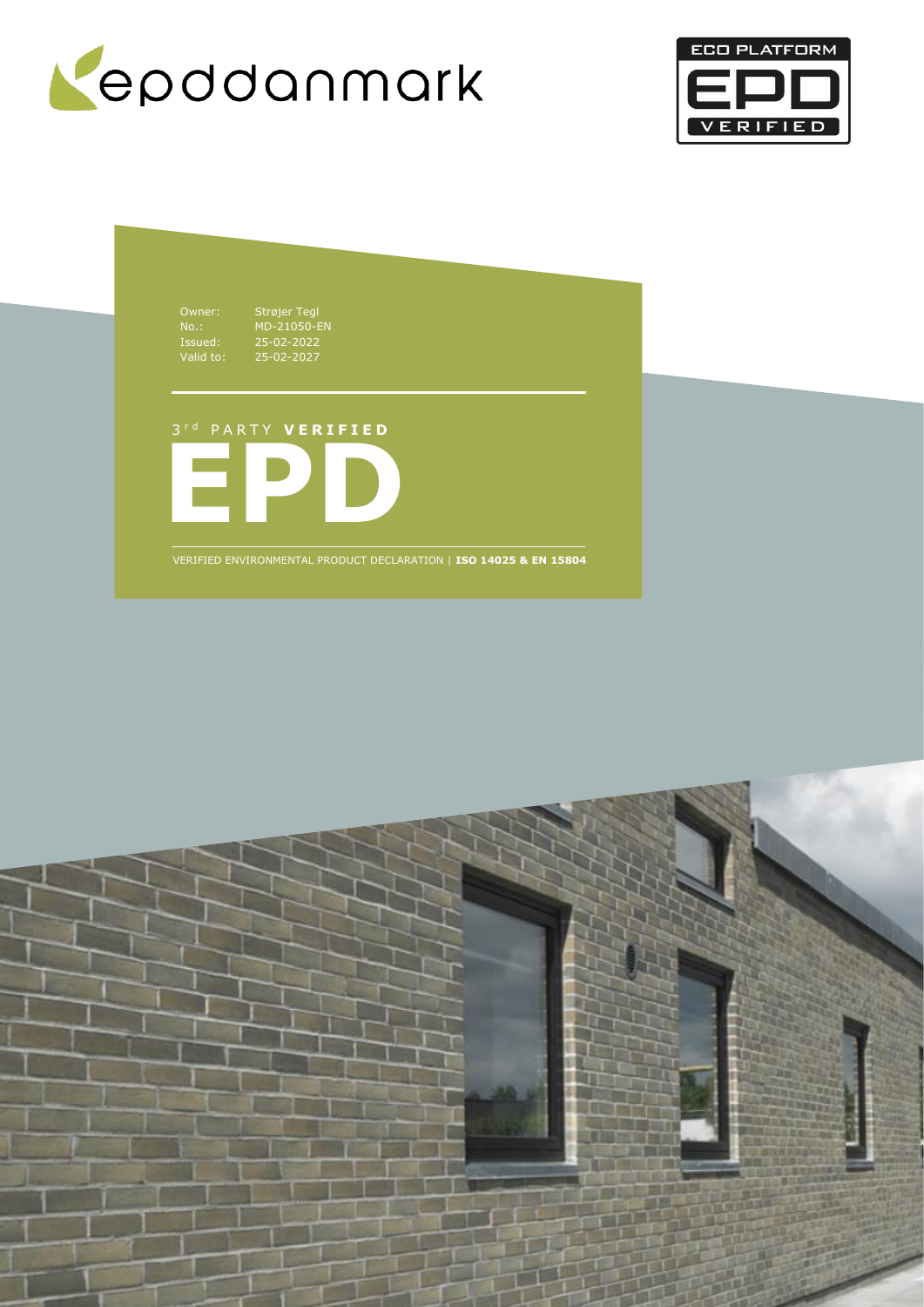



### **Owner of declaration** Strøjer Tegl Bogyden 12, 5610 Assens

CVR: 48791018

## **Programme**

EPD Danmark www.epddanmark.dk

### **Declared products**

1 tonne of 'yellow-red/rosé' subdued bricks based on Danish blue- and red-firing clay.

Number of declared datasets/product variations: B703, B709

### **Production site**

Vedstaarup Teglværk A/S Bogyden 14 5610 Assens

### **Products use**

Bricks are used build wall, pillars, and partitions.

#### **Declared unit**

1 tonne of 'yellow-red/rosé' subdued bricks based on Danish blue- and red-firing clay and produced at Vedstaarup Teglværk. Certified green electricity is used at production site. Expected average service life of 150 years.





#### **Issued:** 25-02-2022

**Valid to:** 25-02-2027

**Basis of calculation**

This EPD is developed in accordance with the European standard EN 15804+A1.

#### **Comparability**

EPDs of construction products may not be comparable if they do not comply with the requirements in EN 15804. EPD data may not be comparable if the datasets used are not developed in accordance with EN 15804 and if the background systems are not based on the same database.

#### **Validity**

This EPD has been verified in accordance with ISO 14025 and is valid for 5 years from the date of issue.

#### **Use**

The intended use of an EPD is to communicate scientifically based environmental information for construction products, for the purpose of assessing the environmental performance of buildings.

### **EPD type**

☐Cradle-to-gate ☒Cradle-to-gate with options ☐Cradle-to-grave

CEN standard EN 15804 serves as the core PCR

Independent verification of the declaration and data, according to EN ISO 14025

□ internal **a** external

Third party verifier:

Nielen Backten

*Ninkie Bendtsen*

renser *Martha Katrine Sørensen EPD Danmark*

|                                  | Life cycle stages and modules ( $MND =$ module not declared) |                |          |                         |            |             |                |             |               |                              |                             |                                  |                |                     |                |                                                      |
|----------------------------------|--------------------------------------------------------------|----------------|----------|-------------------------|------------|-------------|----------------|-------------|---------------|------------------------------|-----------------------------|----------------------------------|----------------|---------------------|----------------|------------------------------------------------------|
|                                  | Product                                                      |                |          | Construction<br>process | Use        |             |                | End of life |               |                              |                             | Beyond the system<br>boundary    |                |                     |                |                                                      |
| material<br><b>Alddns</b><br>Raw | ransport                                                     | Manufacturing  | ransport | Installation<br>process | <b>Jse</b> | Maintenance | Repair         | Replacement | Refurbishment | Operational<br>use<br>energy | Operational<br>use<br>water | construction<br>demolition<br>த் | Transport      | processing<br>Waste | Disposal       | recovery<br>recycling<br>potential<br>Re-use,<br>pue |
| A <sub>1</sub>                   | A <sub>2</sub>                                               | A <sub>3</sub> | A4       | A <sub>5</sub>          | <b>B1</b>  | <b>B2</b>   | B <sub>3</sub> | <b>B4</b>   | <b>B5</b>     | <b>B6</b>                    | <b>B7</b>                   | C <sub>1</sub>                   | C <sub>2</sub> | C <sub>3</sub>      | C <sub>4</sub> | D                                                    |
| X                                | Χ                                                            | Х              | Χ        | Х                       | <b>MND</b> | <b>MND</b>  | <b>MND</b>     | <b>MND</b>  | <b>MND</b>    | <b>MND</b>                   | <b>MND</b>                  | <b>MND</b>                       | X              | X                   | X              | X                                                    |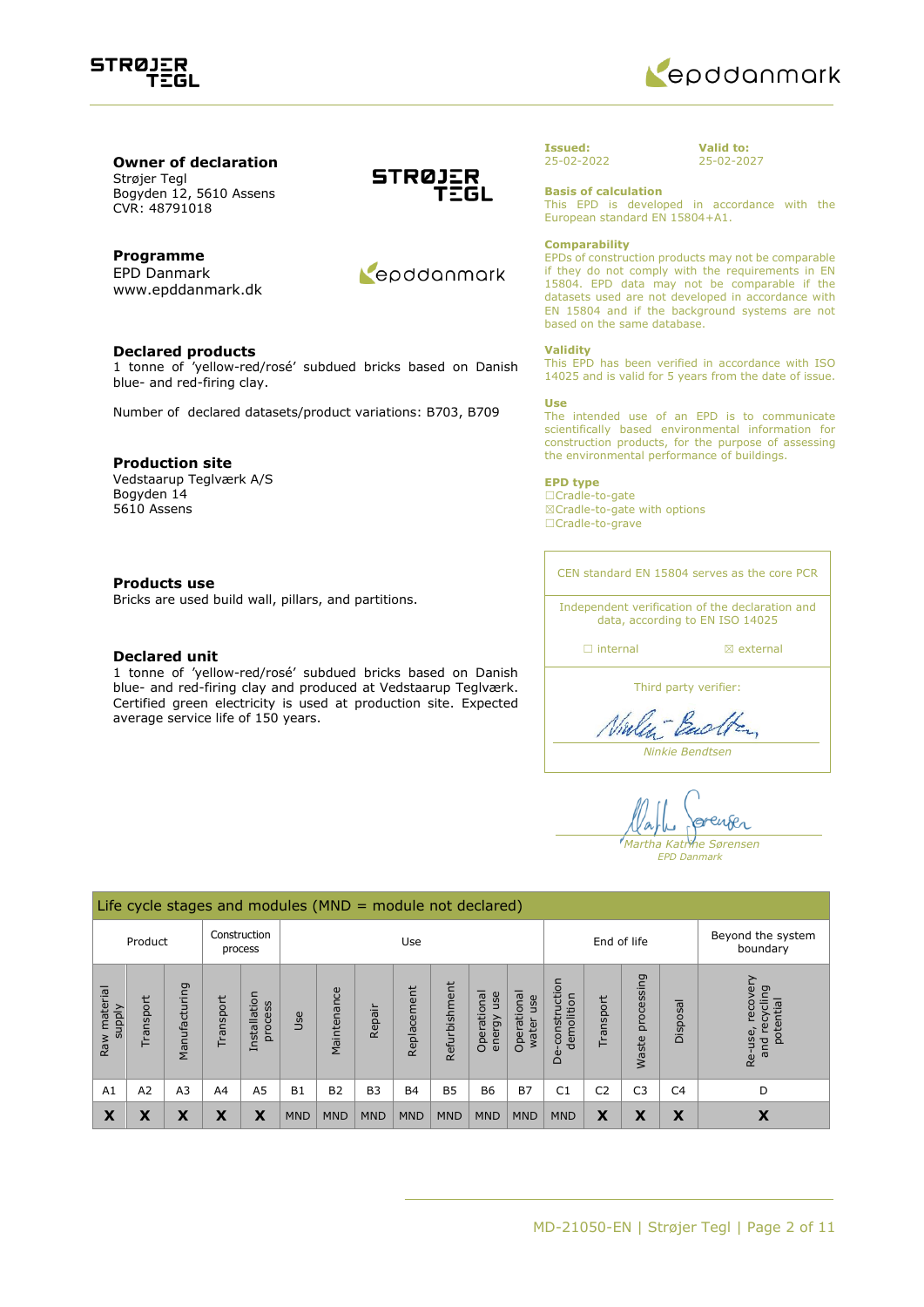



# Product information

**Product description** The EPD contains brick based on blue- and red-firing clay produces at Vedstaarup Teglværk. To achieve the different colors of bricks, clay powder (Engobe) is applicated and different incinerations techniques are used. Additive as Manganese dioxide and Barium carbonate is to enhance specifications of the Yellow-red/Rosé brick. An additional firing process is given to ensure a penetrated color for the brick. This process is called subdued.

The main product components are shown in the table below.

| <b>Material</b>  | Weight-% of declared product |
|------------------|------------------------------|
| Red clay         | 44 %                         |
| Blue clay        | 41 %                         |
| Sand             | $12\%$                       |
| Barium carbonate | $0.2\%$                      |
| Manganese oxide  | $<0.9\%$                     |
| Clay powder      | $< 0.1 \%$                   |
| Water            | $2\%$                        |
|                  |                              |
| Total            | 100 %                        |

| <b>Material</b>                 | Weight-% of packaging |
|---------------------------------|-----------------------|
| Packaging film                  | $2\%$                 |
| Packaging paper                 | $< 1 \%$              |
| Pallet including return pallets | 97 %                  |
|                                 |                       |
| Total                           | $100 \%$              |

| <b>Representativity</b>                  | This declaration, including data collection and the modeled foreground<br>system including results, represents the production of yellow-red/rosé<br>subdued clay bricks on the production site located in Assens, Denmark.<br>Product specific data are based on average values collected full 2020<br>production data. |
|------------------------------------------|-------------------------------------------------------------------------------------------------------------------------------------------------------------------------------------------------------------------------------------------------------------------------------------------------------------------------|
|                                          | Background data are based on Ecoinvent 3.6 cut-off and are less than 10<br>years old. Generally, the used background datasets are of high quality,<br>and the majority of the datasets are only a couple of years old.                                                                                                  |
|                                          | This EPD follows Danish scenario described in TBE PCR and therefore also<br>EoL for a Danish market.                                                                                                                                                                                                                    |
| <b>Dangerous substances</b>              | The products does not contain substances listed in the "Candidate List of<br>Substances of Very High Concern for authorisation"<br>(http://echa.europa.eu/candidate-list-table)                                                                                                                                         |
| <b>Essential characteristics</b><br>(CE) | The clay products are covered by harmonised technical specification EN<br>1304. Declaration of performance according to EU regulation 305/2011 is<br>available for all declared product variations.                                                                                                                     |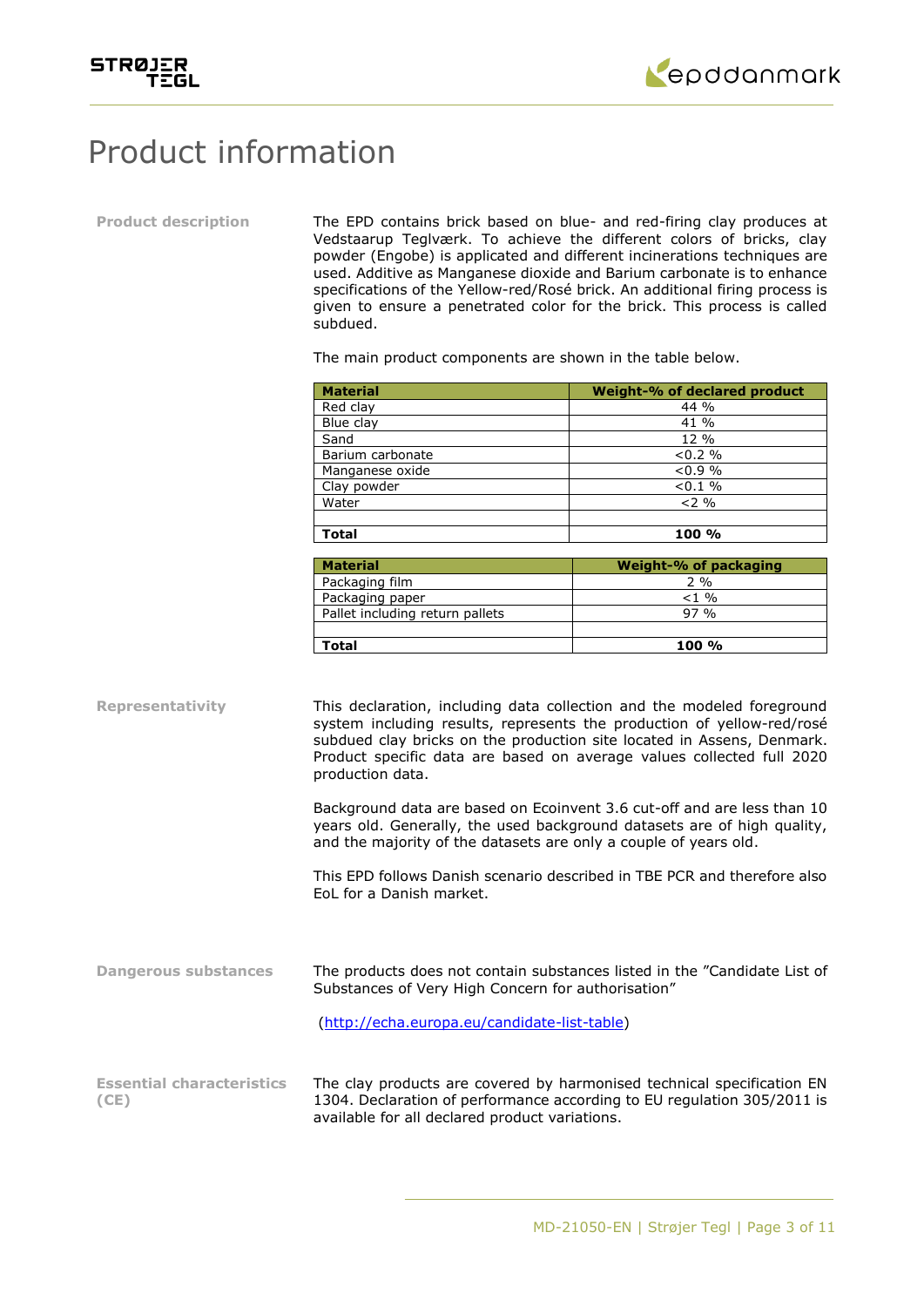



Further technical information can be obtained by contacting the manufacturer or on the manufacturer's website:

<https://www.strojertegl.dk/>

**Reference Service Life (RSL)** 150 years (in accordance with the PCR document issued by the European Brick and Tile Industry Association /TBE/):

> *"For clay construction products, the RSL is 150 years. Studies have shown that clay construction products stand out with their high durability and prevail with no maintenance and a life span of 150 years and more".*

**Product illustrations:**

**B711 Silver Pacific B713 Silver Falcon B704 Silver Shadow** 

# LCA background

**Declared unit** The LCI and LCIA results in this EPD relates to 1 tonne of clay bricks with an expected average reference service life of 150 years in accordance with the TBE PCR for clay products for use in Denmark.

| <b>Name</b>                | <b>Value</b> | Unit              |
|----------------------------|--------------|-------------------|
| Declared unit              |              | ton               |
| Density                    | 75C          | kg/m <sup>3</sup> |
| Conversion factor to 1 kg. | 0.001        | -                 |

The declared unit is defined as: 1 tonne of bricks based on firing clay with an expected average reference service life of 150 years

**PCR** This EPD is developed according to the core rules for the product category of construction products in EN 15804+A1:2013, and the product specific PCR "TBE PCR for clay construction products2 (2014).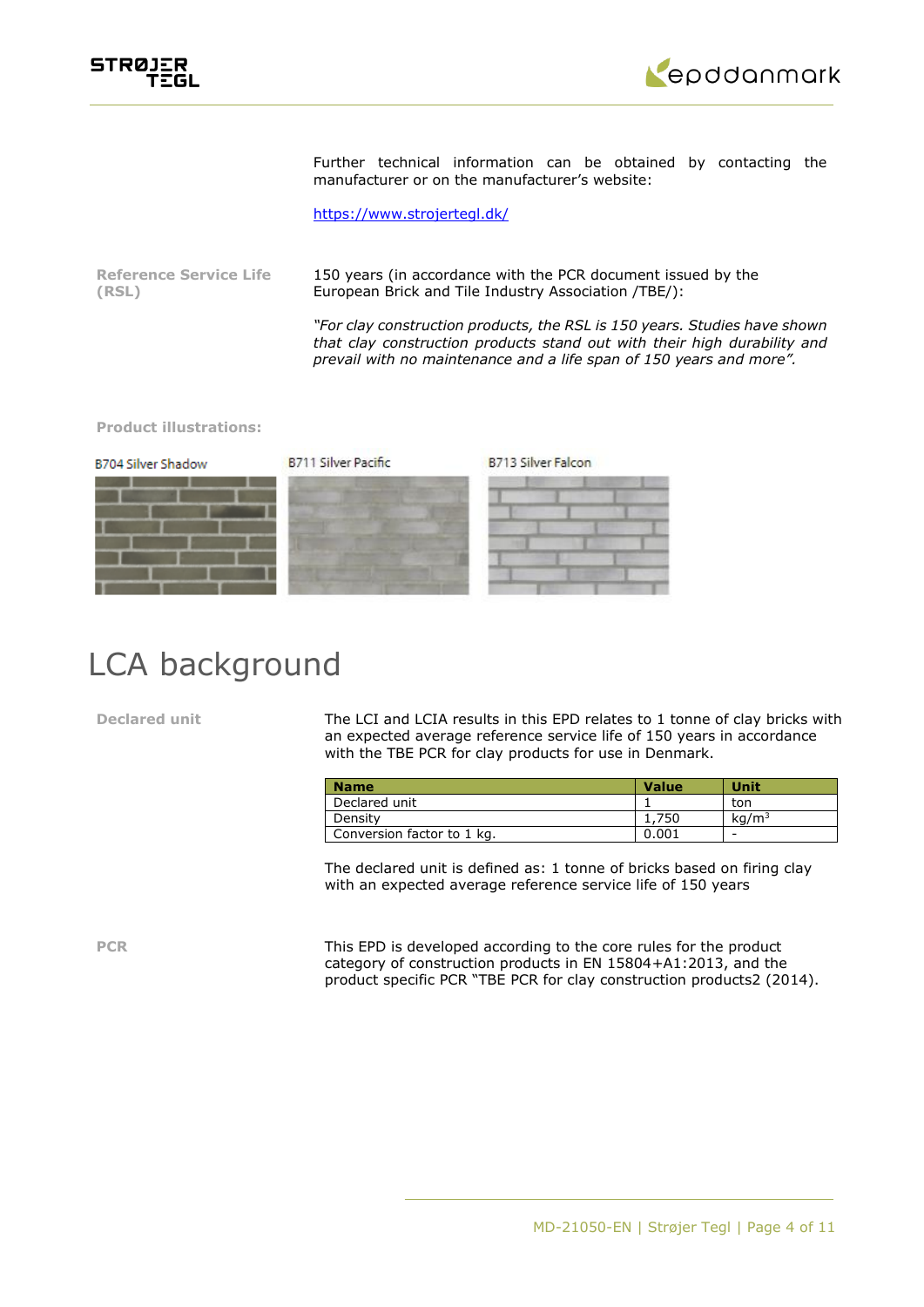



**Flow diagram**



**System boundary** This EPD is based on a "cradle-to-gate with options "modules A4-A5, module C2-C4 and module D".

> The general rules for the exclusion of inputs and outputs follows the requirements in EN 15804, 6.3.5, where the total of neglected input flows per module shall be a maximum of 5 % of energy usage and mass and 1 % of energy usage and mass for unit processes.

### **Product stage (A1-A3) includes**:

- A1 Extraction and processing of raw materials
- A2 Transport to the production site
- A3 Manufacturing processes

The product stage comprises the acquisition of all raw materials, products and energy, transport to the production site, packaging, and waste processing up to the "end-of-waste" state or final disposal. The LCA results are declared in aggregated form for the product stage, which means, that the sub-modules A1, A2 and A3 are declared as one module A1-A3.

Clay and other minerals are extracted from earth using mining equipment powered by diesel. The clay is then transported to a storage at the production facility. Preparing the clay for brick production consists of maturation and mixing of the clay. The mixture is grided and casted. In the casted form the treated clay is treated with a drying process before it is incinerated. The drying process is so excess moisture is extracted from the clay.

The bricks are fired with natural gas and wood in a tunnel kiln and then cooled. Almost all processes in the production are automatic and therefor manual work is minimal. All electricity consumed in the production is certified green energy from windturbines.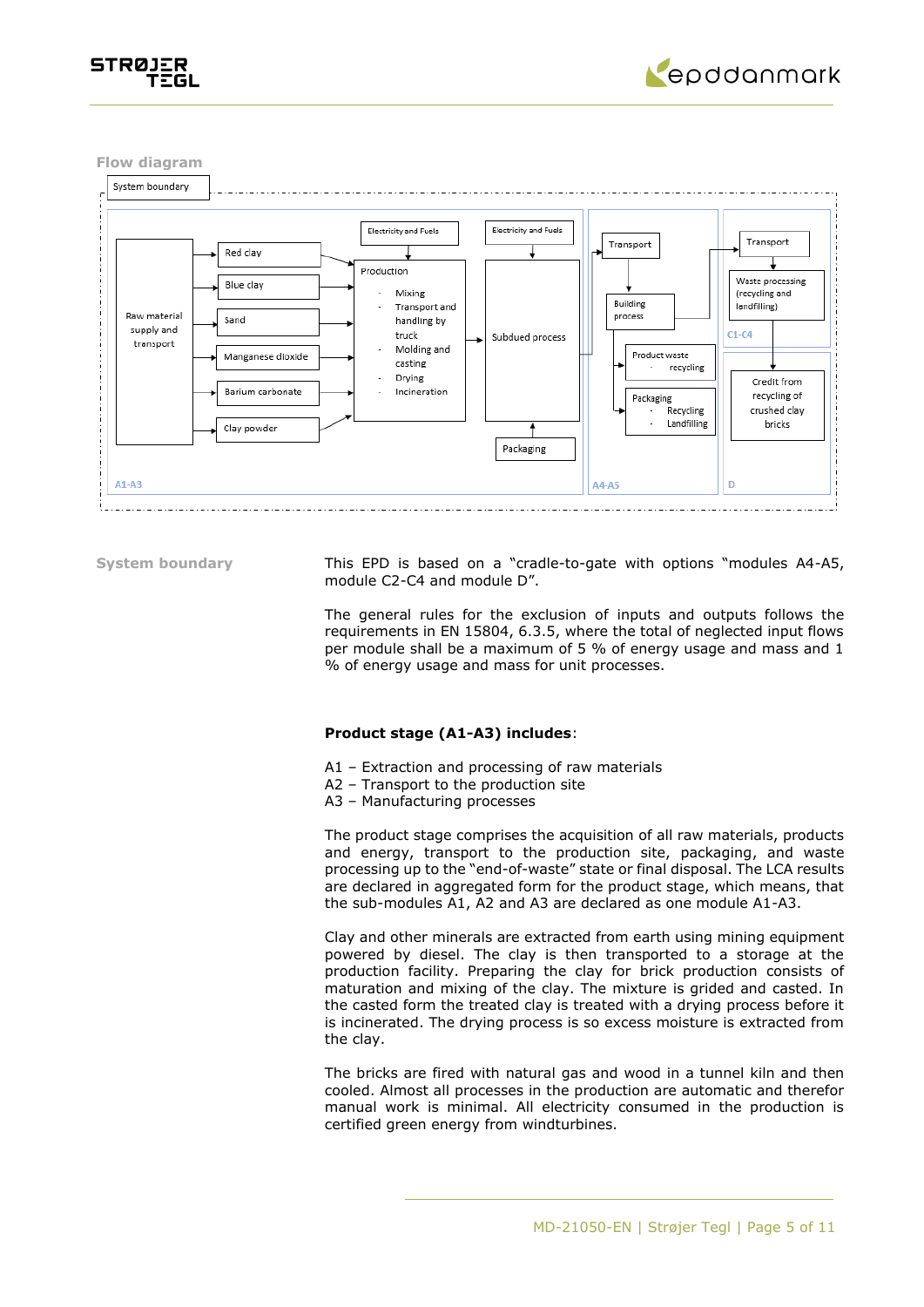



The cooled product is stacked on EU pallets (wood) and wrapped in very thin plastic film (polyethylene) to hold them together and prevent accidents during transport and in the yard.

### **Construction process stage (A4-A5) includes:**

- A4 transport to the building site
- A5 installation into the building

Average transport for module A4 is set as national default distance at 50 km, according to the PCR. The set up in this model is empty return.

Loss of materials during the installation phase on the building (module A5) site is set to 3 % in mass. Packaging is incinerated according to national scenario with energy recovery where the credit is declared in module D.

### **Use stage (B1-B7) includes:**

- B1 use or application of the installed product
- B2 maintenance
- B3 repair
- B4 replacement
- B5 refurbishment
- B6 operational energy use
- B7 operational water use

Modules B1– B7 are neglected, hence these modules in general do not generate relevant environmental impact according to TBE PCR.

### **End of Life (C1– C4) includes:**

- C1 deconstruction, demolition
- C2 transport to waste processing
- C3 waste processing for reuse, recovery and/or recycling
- C4 disposal

In general, the environmental impact from C1 is very low and can therefore be ignored and are not declared. Module C2 default scenario from the TBE PCR is used. The national scenario for C4 is 1 % of bricks landfilled.

## **Re-use, recovery and recycling potential (D) includes:**

Module D includes the reuse, recovery and/or recycling potentials, expressed as net impacts and benefits. This includes the substitution of clay from the recycling of crushed bricks.

According to EN15804+A1 section 6.4.3.3, the benefit potential in module D is calculated from the net output flow. Thus, it is only the primary material content in the bricks that are calculated as recycled with a substitution of clay.

The assumption of module D is as follows: the amount of recycled material mitigates 75 % of clay material. In this case all the clay material will substitute clay used for clay bricks production. The rest mitigates gravel in road construction.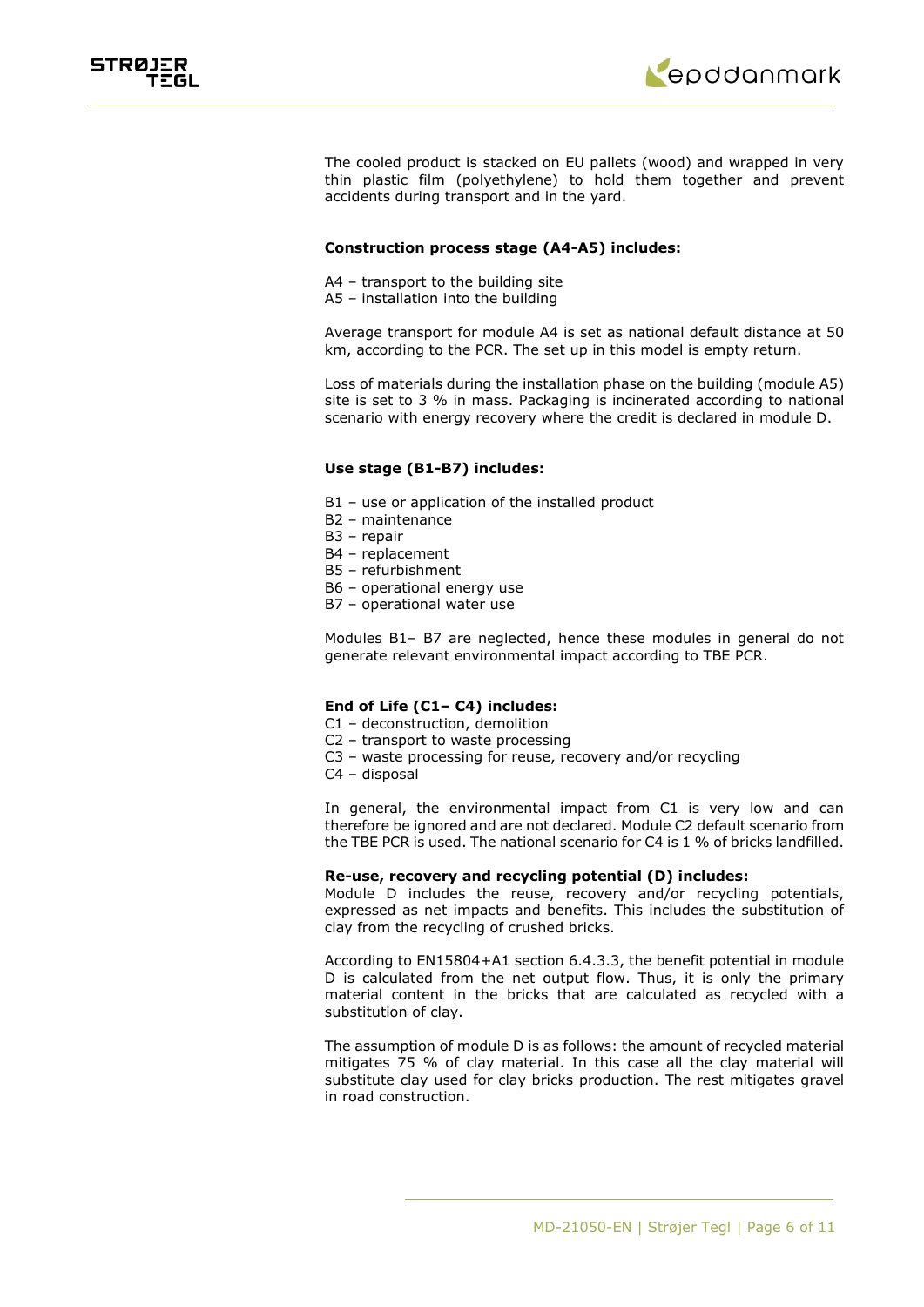

# LCA results

|                  | <b>ENVIRONMENTAL IMPACTS PER 1 tonne brick</b>                                                                                                                                                                                                                                                                                |              |                |              |                |                |                |               |
|------------------|-------------------------------------------------------------------------------------------------------------------------------------------------------------------------------------------------------------------------------------------------------------------------------------------------------------------------------|--------------|----------------|--------------|----------------|----------------|----------------|---------------|
| <b>Indicator</b> | <b>Unit</b>                                                                                                                                                                                                                                                                                                                   | $A1 - A3$    | A <sub>4</sub> | <b>A5</b>    | C <sub>2</sub> | C <sub>3</sub> | C <sub>4</sub> | D             |
| <b>GWP</b>       | [kg $CO2$ eg.]                                                                                                                                                                                                                                                                                                                | $3.45E + 02$ | $5.11E + 00$   | 1.76E+00     | 1.65E+01       | $3.12E + 00$   | 1.38E-01       | $-6.06E + 00$ |
| <b>ODP</b>       | [kg CFC 11 eg.]                                                                                                                                                                                                                                                                                                               | 1.75E-05     | 1.01E-06       | 3.82E-08     | 3.03E-06       | 5.41E-07       | $3.21E-08$     | $-6.82E - 07$ |
| AP               | [kg $SO2$ eq.]                                                                                                                                                                                                                                                                                                                | 6.76E+00     | 1.41E-02       | 7.49E-04     | 5.97E-02       | 3.03E-02       | 7.47E-03       | $-5.44E - 02$ |
| EP               | [kg $PO43$ eq.]                                                                                                                                                                                                                                                                                                               | 3.73E-01     | 2.92E-03       | 2.61E-04     | 1.22E-02       | 5.49E-03       | 2.40E-04       | $-1.64E - 02$ |
| <b>POCP</b>      | [kg ethene-eg.]                                                                                                                                                                                                                                                                                                               | 1.91E-01     | 6.41E-04       | 2.67E-05     | 2.23E-03       | 5.23E-04       | 3.21E-05       | $-2.24E - 03$ |
| ADPe             | [kg Sb eq.]                                                                                                                                                                                                                                                                                                                   | 2.59E-03     | 9.17E-05       | 3.63E-06     | 4.52E-04       | 4.84E-06       | 2.10E-06       | $-1.32E - 03$ |
| <b>ADPf</b>      | [MJ]                                                                                                                                                                                                                                                                                                                          | $4.84E + 03$ | $8.21E + 01$   | $3.15E + 00$ | $2.47E + 02$   | $4.32E + 01$   | $2.90E + 00$   | $-6.99E + 01$ |
| Caption          | GWP = Global warming potential; ODP = Ozone depletion potential; $AP =$ Acidification potential of soil and water; $EP =$<br>Eutrophication potential; POCP = Photochemical ozone creation potential; ADPe = Abiotic depletion potential for non fossil<br>resources; ADPf = Abiotic depletion potential for fossil resources |              |                |              |                |                |                |               |

| <b>RESOURCE USE PER 1 tonne brick</b> |                                                                                                                                                                                                                                                                                                                                                                                                                                                                                                                                                                                                                                                                            |              |              |              |                |                |                |               |
|---------------------------------------|----------------------------------------------------------------------------------------------------------------------------------------------------------------------------------------------------------------------------------------------------------------------------------------------------------------------------------------------------------------------------------------------------------------------------------------------------------------------------------------------------------------------------------------------------------------------------------------------------------------------------------------------------------------------------|--------------|--------------|--------------|----------------|----------------|----------------|---------------|
| <b>Parameter</b>                      | <b>Unit</b>                                                                                                                                                                                                                                                                                                                                                                                                                                                                                                                                                                                                                                                                | $A1 - A3$    | A4           | <b>A5</b>    | C <sub>2</sub> | C <sub>3</sub> | C <sub>4</sub> | D             |
| <b>PERE</b>                           | [MJ]                                                                                                                                                                                                                                                                                                                                                                                                                                                                                                                                                                                                                                                                       | $2.54E + 02$ | 7.65E-01     | 3.09E-02     | $2.43E + 00$   | 1.77E-01       | 3.51E-02       | $-5.19E + 00$ |
| <b>PERM</b>                           | [MJ]                                                                                                                                                                                                                                                                                                                                                                                                                                                                                                                                                                                                                                                                       | 3.97E+01     | 2.88E-01     | 1.18E-02     | $1.12E + 00$   | 5.83E-02       | 1.25E-02       | $-2.68E + 00$ |
| <b>PERT</b>                           | [MJ]                                                                                                                                                                                                                                                                                                                                                                                                                                                                                                                                                                                                                                                                       | $2.94E + 02$ | $1.05E + 00$ | 4.27E-02     | $3.55E + 00$   | 2.35E-01       | 4.76E-02       | $-7.87E+00$   |
| <b>PENRE</b>                          | [MJ]                                                                                                                                                                                                                                                                                                                                                                                                                                                                                                                                                                                                                                                                       | $4.95E + 03$ | $8.37E + 01$ | $3.21E + 00$ | $2.52E+02$     | $4.34E + 01$   | $2.96E + 00$   | $-7.65E + 01$ |
| <b>PENRM</b>                          | [MJ]                                                                                                                                                                                                                                                                                                                                                                                                                                                                                                                                                                                                                                                                       | 2.51E-02     | $0.00E + 00$ | $0.00E + 00$ | $0.00E + 00$   | $0.00E + 00$   | $0.00E + 00$   | $0.00E + 00$  |
| <b>PENRT</b>                          | [MJ]                                                                                                                                                                                                                                                                                                                                                                                                                                                                                                                                                                                                                                                                       | $4.95E + 03$ | $8.37E + 01$ | $3.21E + 00$ | $2.52E+02$     | $4.34E + 01$   | $2.96E + 00$   | $-7.65E + 01$ |
| <b>SM</b>                             | [kg]                                                                                                                                                                                                                                                                                                                                                                                                                                                                                                                                                                                                                                                                       | $4.73E + 00$ | $0.00E + 00$ | $0.00E + 00$ | $0.00E + 00$   | $0.00E + 00$   | $0.00E + 00$   | $0.00E + 00$  |
| <b>RSF</b>                            | [MJ]                                                                                                                                                                                                                                                                                                                                                                                                                                                                                                                                                                                                                                                                       | 5.19E-02     | $0.00E + 00$ | $0.00E + 00$ | $0.00E + 00$   | $0.00E + 00$   | $0.00E + 00$   | $0.00E + 00$  |
| <b>NRSF</b>                           | [MJ]                                                                                                                                                                                                                                                                                                                                                                                                                                                                                                                                                                                                                                                                       | $0.00E + 00$ | $0.00E + 00$ | $0.00E + 00$ | $0.00E + 00$   | $0.00E + 00$   | $0.00E + 00$   | $0.00E + 00$  |
| <b>FW</b>                             | $\lceil m^3 \rceil$                                                                                                                                                                                                                                                                                                                                                                                                                                                                                                                                                                                                                                                        | $1.26E + 00$ | 9.52E-03     | 7.24E-04     | 2.65E-02       | 2.24E-03       | 2.58E-03       | $-1.24E-01$   |
| Caption                               | PERE = Use of renewable primary energy excluding renewable primary energy resources used as raw materials; PERM = Use<br>of renewable primary energy resources used as raw materials; PERT = Total use of renewable primary energy resources;<br>PENRE = Use of non renewable primary energy excluding non renewable primary energy resources used as raw materials;<br>PENRM = Use of non renewable primary energy resources used as raw materials; PENRT = Total use of non renewable<br>primary energy resources; SM = Use of secondary material; RSF = Use of renewable secondary fuels; NRSF = Use of non<br>renewable secondary fuels; $FW = Net$ use of fresh water |              |              |              |                |                |                |               |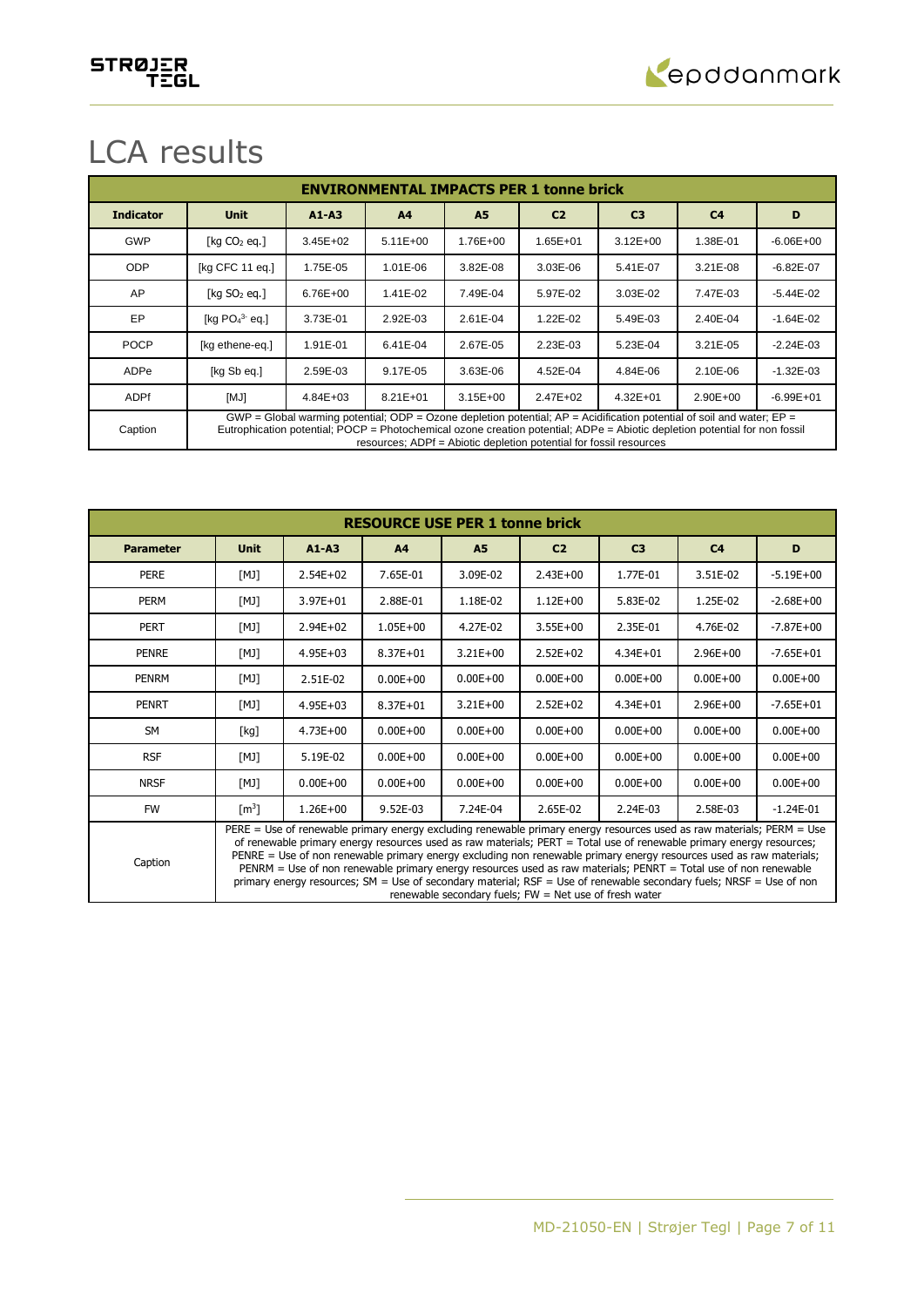

|                  | <b>WASTE CATEGORIES AND OUTPUT FLOWS PER 1 tonne brick</b>                                                                                                                                                                                                                      |              |                |              |                |                |                |               |
|------------------|---------------------------------------------------------------------------------------------------------------------------------------------------------------------------------------------------------------------------------------------------------------------------------|--------------|----------------|--------------|----------------|----------------|----------------|---------------|
| <b>Parameter</b> | <b>Unit</b>                                                                                                                                                                                                                                                                     | $A1 - A3$    | A <sub>4</sub> | <b>A5</b>    | C <sub>2</sub> | C <sub>3</sub> | C <sub>4</sub> | D             |
| <b>HWD</b>       | [kg]                                                                                                                                                                                                                                                                            | 6.06E-03     | 2.03E-04       | 9.00E-06     | 6.60E-04       | 1.18E-04       | 5.15E-06       | $-4.06E-04$   |
| <b>NHWD</b>      | [kg]                                                                                                                                                                                                                                                                            | $2.20E + 01$ | 7.28E+00       | 2.82E-01     | $1.20E + 01$   | 5.14E-02       | $9.75E + 00$   | $-1.65E + 00$ |
| <b>RWD</b>       | [kg]                                                                                                                                                                                                                                                                            | 3.73E-03     | 5.72E-04       | 2.11E-05     | 1.72E-03       | 3.02E-04       | 1.82E-05       | -4.00E-04     |
|                  |                                                                                                                                                                                                                                                                                 |              |                |              |                |                |                |               |
| <b>CRU</b>       | [kg]                                                                                                                                                                                                                                                                            | $0.00E + 00$ | $0.00E + 00$   | $0.00E + 00$ | $0.00E + 00$   | $0.00E + 00$   | $0.00E + 00$   | $0.00E + 00$  |
| <b>MFR</b>       | [kg]                                                                                                                                                                                                                                                                            | $3.66E + 00$ | $0.00E + 00$   | $3,00E + 01$ | $0,00E+00$     | $9,60E+02$     | $0.00E + 00$   | $0,00E+00$    |
| <b>MER</b>       | [kg]                                                                                                                                                                                                                                                                            | $0.00E + 00$ | $0.00E + 00$   | $0.00E + 00$ | $0.00E + 00$   | $0.00E + 00$   | $0.00E + 00$   | $0.00E + 00$  |
| <b>EEE</b>       | [MJ]                                                                                                                                                                                                                                                                            | $0.00E + 00$ | $0.00E + 00$   | $3.72E + 00$ | $0.00E + 00$   | $0.00E + 00$   | $0.00E + 00$   | $0.00E + 00$  |
| <b>EET</b>       | [MJ]                                                                                                                                                                                                                                                                            | $0.00E + 00$ | $0.00E + 00$   | $1.48E + 01$ | $0.00E + 00$   | $0.00E + 00$   | $0.00E + 00$   | $0.00E + 00$  |
| Caption          | HWD = Hazardous waste disposed; NHWD = Non hazardous waste disposed; RWD = Radioactive waste disposed; CRU =<br>Components for re-use; MFR = Materials for recycling; MER = Materials for energy recovery; EEE = Exported electrical<br>energy; $EET = Exported thermal energy$ |              |                |              |                |                |                |               |

# Additional information

**Technical information on scenarios**

## **Transport to the building site (A4)**

| $\frac{1}{2}$ is a spot to the building site ( $\pi$ ) |                                         |                   |
|--------------------------------------------------------|-----------------------------------------|-------------------|
| Parameter                                              | Value                                   | Unit              |
| Fuel type                                              | Diesel                                  |                   |
| Vehicle type                                           | Euro6, freight, lorry<br>>32 metric ton |                   |
| Transport distance                                     | 50                                      | km                |
| Capacity utilisation (including empty runs)            | 85                                      | $\frac{0}{0}$     |
| Gross density of products transported                  | 1,750                                   | kq/m <sup>3</sup> |
| Capacity utilisation volume factor                     |                                         |                   |

### **Installation of the product in the building (A5)**

| Parameter                               | Value | Unit |
|-----------------------------------------|-------|------|
| Waste material (bricks) 3%              | 30    |      |
| Waste material (packaging)              | 0.71  |      |
| Direct emissions to air, soil and waste |       |      |

## **Use (B1-B7)**

| Parameter    | <b>Value</b> | Unit |
|--------------|--------------|------|
| Not relevant |              |      |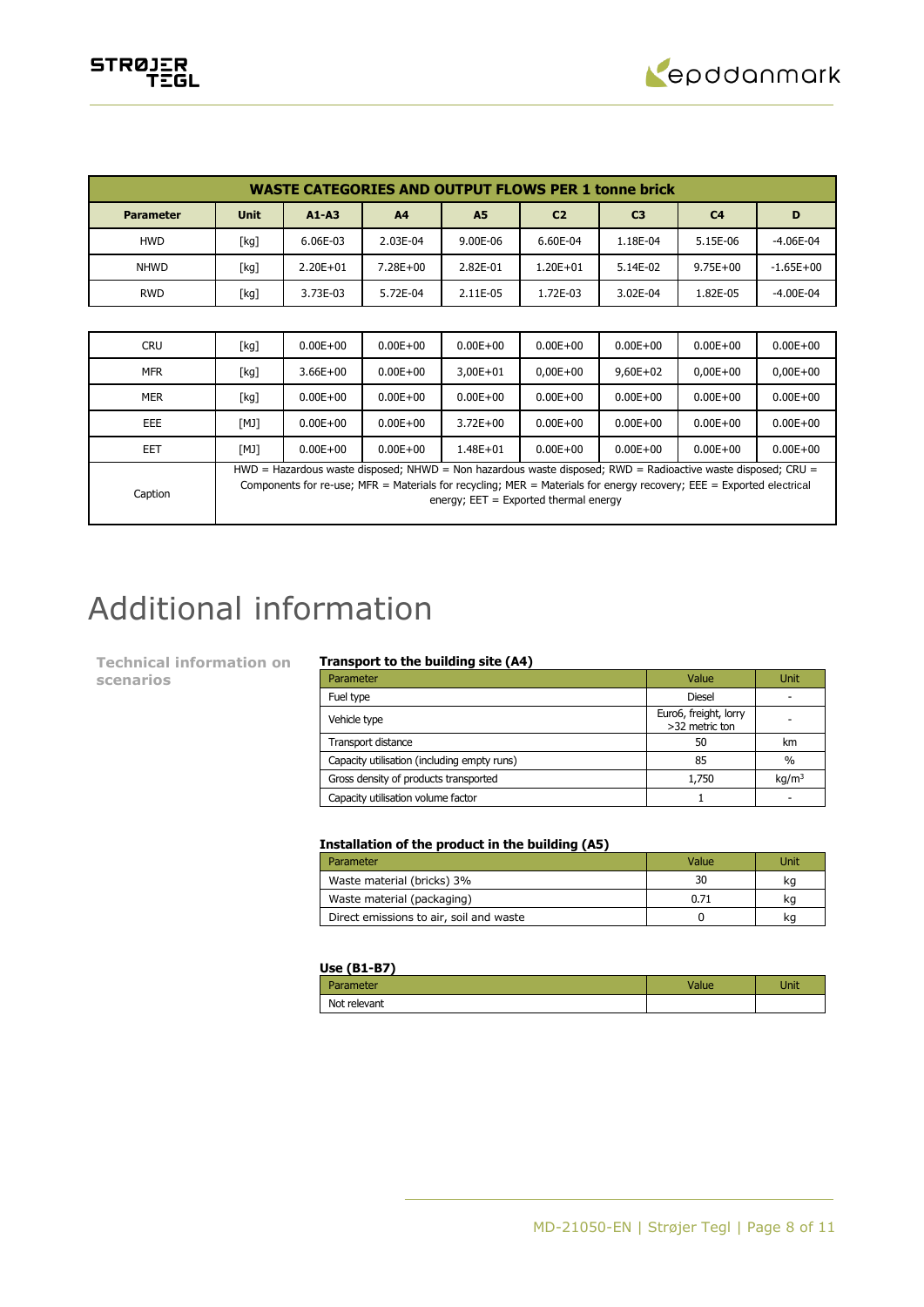

### **Reference service life**

| <b>Navn</b>                   |                                                                        |
|-------------------------------|------------------------------------------------------------------------|
| Reference service Life        | 150 years                                                              |
| Declared product properties   | <b>DoP</b>                                                             |
| Design application parameters | <b>DoP</b>                                                             |
| Assumed quality of work       | Supplier: https://www.strojertegl.dk/                                  |
| Outdoor environment           | https://www.strojertegl.dk/praksis-og-<br>vejledninger/leveringsquide/ |
| Indoor environment            | https://bygitegl.dk/                                                   |
| Usage conditions              | https://www.strojertegl.dk/downloads/ydeevnedeklarationer/             |
| Maintenance                   | Construction Clay products, TBE 2014                                   |

### **End of life (C1-C4)**

| Parameter                  | Value | Unit |
|----------------------------|-------|------|
| Collected separately       | 970   | kg   |
| Collected with mixed waste |       | kg   |
| For reuse                  | U     | kg   |
| For recycling              | 960.3 | kg   |
| For energy recovery        |       | kg   |
| For landfilling            | 9.7   | kq   |

#### **Reuse, recovery and/or recycling potential (D)**

| Parameter      | Value | Unit |
|----------------|-------|------|
| PE             | 0.52  | ĸq   |
| Paper          | 0.19  | kg   |
| Crushed bricks | 990.3 | κq   |

**Indoor air** *The EPD does not give information on release of dangerous substances to indoor air because the horizontal standards on measurement of release of regulated dangerous substances from construction products using harmonised test methods according to the provisions of the respective technical committees for European product standards are not available.*

> *There are no hazardous components in the brick components and hence no predictable indoor climate relevant components. However, there are no available measurements on indoor air emissions.*

**Soil and water** *The EPD does not give information on release of dangerous substances to soil and water because the horizontal standards on measurement of release of regulated dangerous substances from construction products using harmonised test methods according to the provisions of the respective technical committees for European product standards are not available.*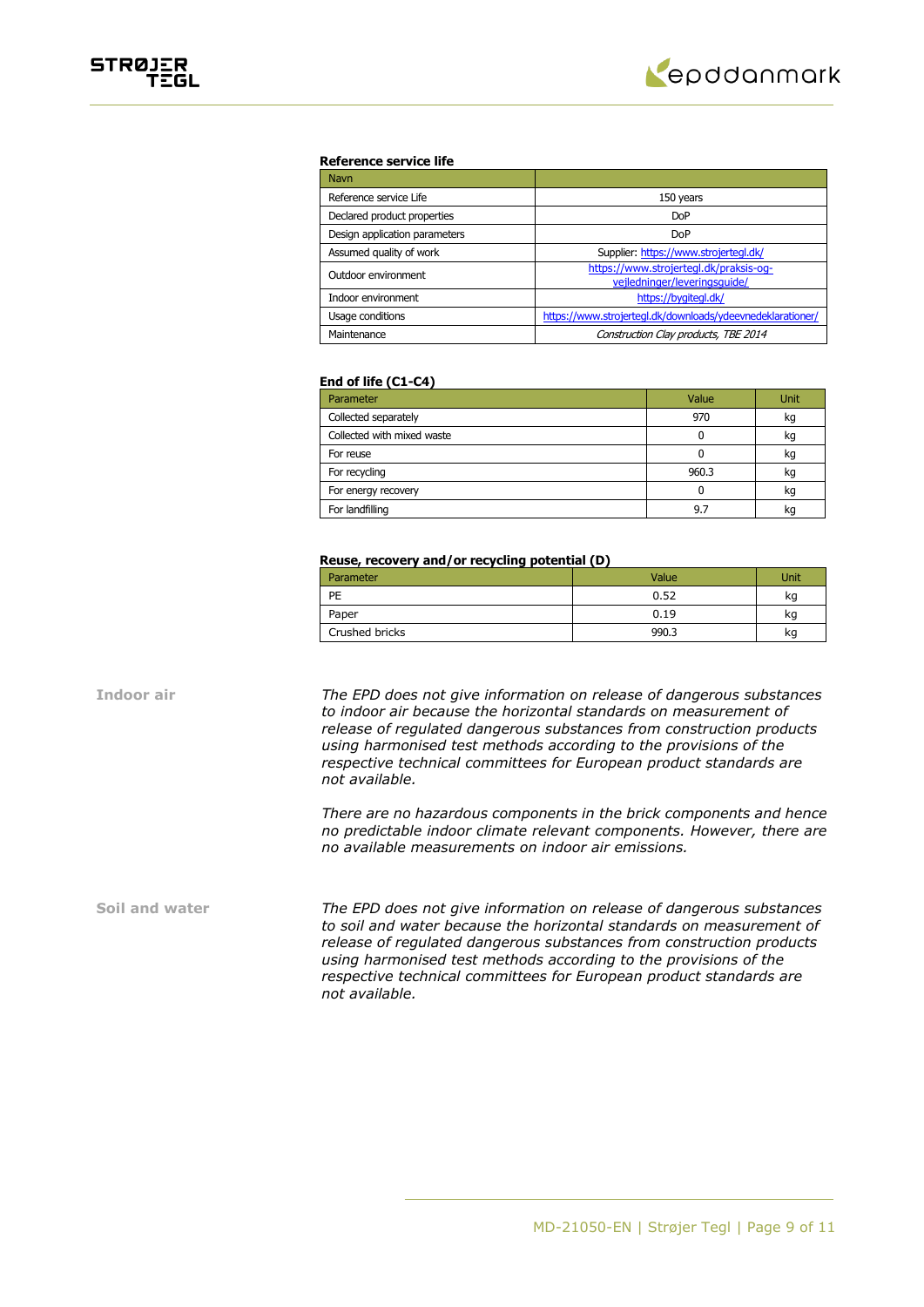

# References

| <b>Publisher</b>               | epddanmark<br>http://www.epddanmark.dk                                                                                      |
|--------------------------------|-----------------------------------------------------------------------------------------------------------------------------|
| <b>Programme operator</b>      | Danish Technological Institute<br>Buildings & Environment<br>Gregersensvej<br>DK-2630 Taastrup<br>http://www.teknologisk.dk |
| <b>LCA-practitioner</b>        | Rie Winther Rusbjerg<br>Energysolution A/S<br>True Møllevej 1<br>DK - 8381 Tilst<br>E-mail: rru@energysolution.dk           |
| LCA software /background data  | Simapro 9.1.1.1<br>Generic data is based on data from Ecoinvent<br>3.6 allocation, cut-off classification                   |
| 3 <sup>rd</sup> party verifier | Ninkie Bendtsen<br>NIRAS A/S<br>Sortemosevej 19<br>DK-3450 Allerød<br>www.niras.dk                                          |

# **General programme instructions**

Version 2.0 www.epddanmark.dk

# **EN 15804**

DS/EN 15804 + A1:2013 - "Sustainability of construction works – Environmental product declarations – Core rules for the product category of construction products"

# **EN 15942**

DS/EN 15942:2011 - " Sustainability of construction works - Environmental product declarations -Communication format business-to-business"

## **ISO 14025**

DS/EN ISO 14025:2010 – " Environmental labels and declarations – Type III environmental declarations – Principles and procedures"

# **ISO 14040**

DS/EN ISO 14040:2008 – " Environmental management – Life cycle assessment – Principles and framework"